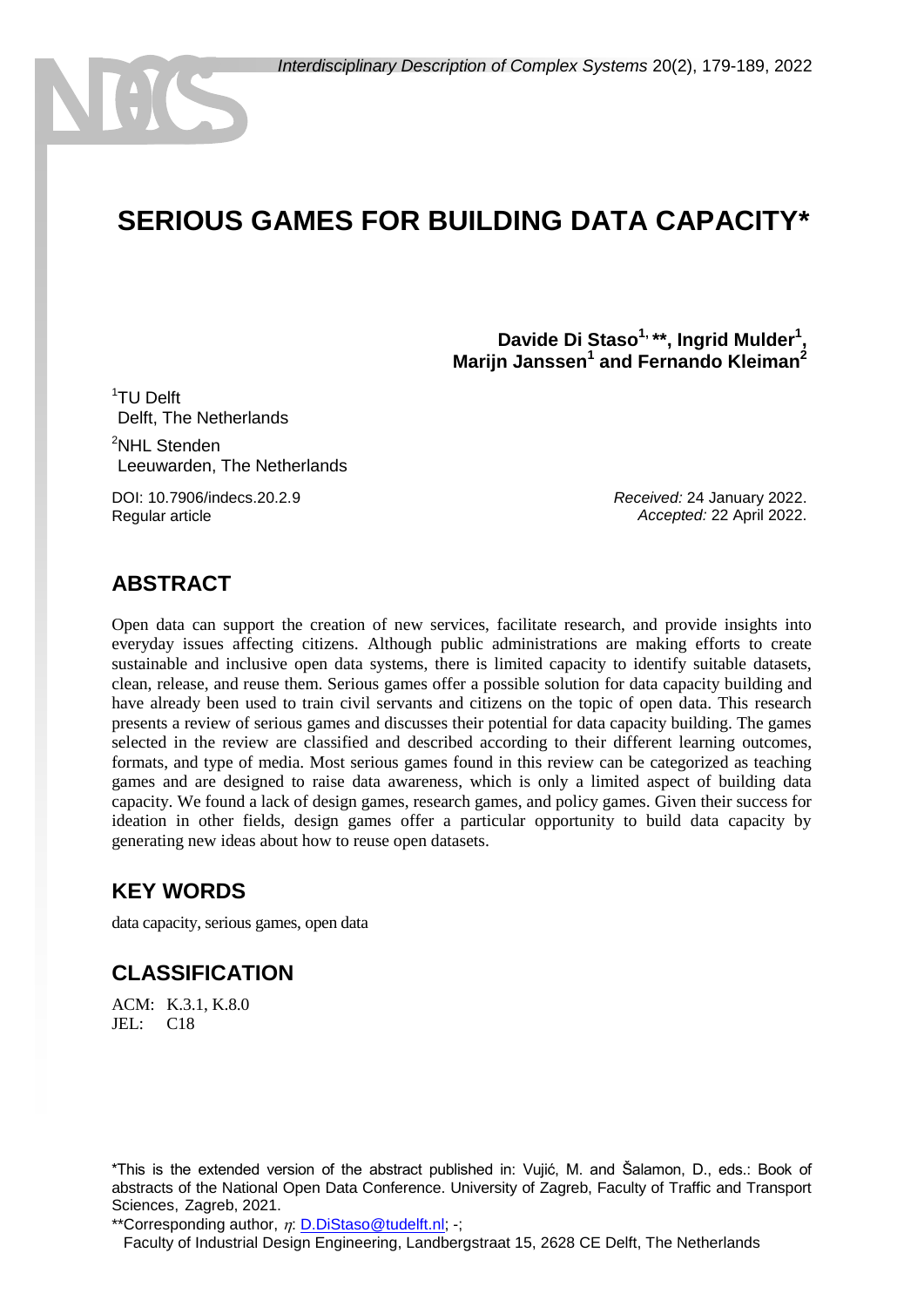### **INTRODUCTION**

Open data is any data that is freely accessible and reusable by anyone for any purpose [1]. Open data can be reused to create or improve services, and to identify local issues and community needs more easily [2]. While public sector organizations play a significant role in releasing datasets to the public, the private sector may also open datasets to the public [3]. In this research, we will refer to the general concept of open data to include datasets released by both the public and the private sector.

The opening and reuse of datasets involves different actors and services, such as data providers, publishing organizations, infomediaries, tools for data storage and analysis, and researchers looking for data [3]. Opening data can effectively create a network of complex interdependencies and networks of interaction, an "ecosystem" [3].

Within the open data ecosystem, non-expert users (such as citizens and public administrators) have an important role in that they are aware of the issues and needs of their communities, which can be addressed using open data [4]. On the other hand, expert users, such as civic hackers and developers, own the skills required to implement practical solutions using open data [4]. Mulder, Jaskiewicz, and Morelli [5] explored recent paradigm shifts that have the potential to seed change within societal systems and look specifically at how open data can become a new type of "commons'" that can support digital citizenship. In the current work, we explore the use of serious games for building data capacity in problem-driven societies. Alongside the delivery of open data-driven solutions, open data can only become a new commons if a larger community and culture of working with data is created around it.

Serious games offer an important tool to bring together both expert and non-expert users and transfer the required knowledge and skills needed to work with open data. Serious games differentiate themselves from entertainment games in that their main purpose is not to amuse, but to educate [6] and they have been in use for over a decade to facilitate learning and ideation [7]. Some serious games adapt game mechanics from commercial video games to achieve educational objectives. For example, "Socrates Jones: Pro Philosopher" [8] takes inspiration from "Ace Attorney", a popular legal drama game which uses visual novel mechanics. The developers of Socrates Jones used Ace Attorney's mechanics but created dialogues and game content to teach philosophical thinking. In the public sector, serious games have been used in different scenarios, such as to ideate service delivery principles [9] and to train railway traffic controllers [10], among others.

In the remainder, we review serious games for open data and elaborate upon their potential contribution for building data capacity. We define building data capacity as the process that empowers citizens and civil servants to understand and reuse open data, thereby creating the needed practical and analytical skills.

This research will answer the following research questions:

- 1. Which games or types of games have the potential to build data capacity?
- 2. What kind of data capacity can these serious games build?

The review starts by looking at the list of games on the topic of open data compiled by Kleiman [11]. Entries are filtered according to four criteria, selecting interventions that: (1) are sufficiently documented, (2) fit the definition of a "game", (3) must also fit the definition of "serious game", and (4) have an educational purpose that is related to building data capacity. We analyze selected games using the classification by Grogan and Meijer [12], assigning them a type based on the kind of knowledge transferred or created by the game and its beneficiary.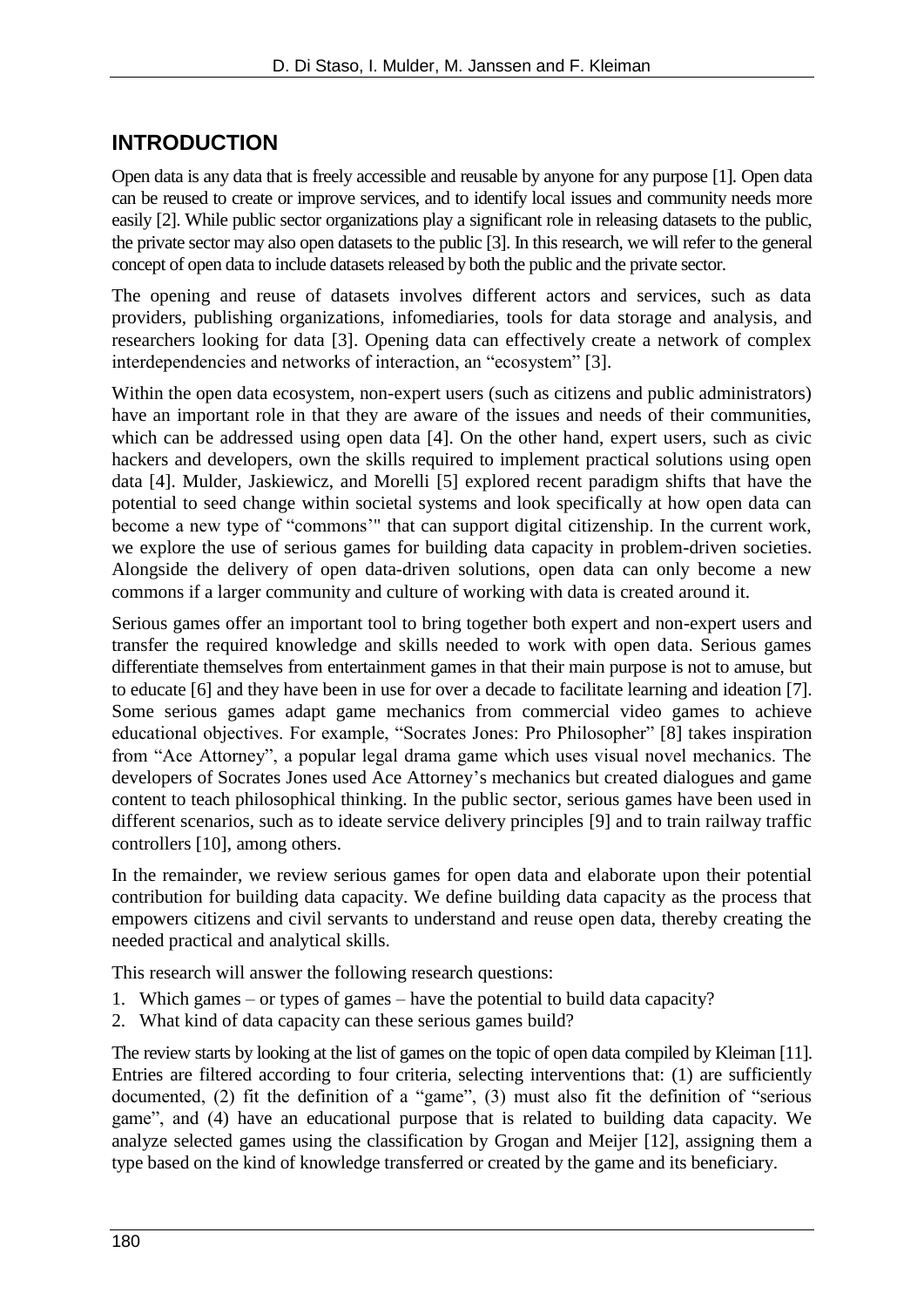#### **CONCEPTUAL FRAMEWORK**

To analyze the serious games selected in the review, we use the classification by Grogan and Meijer [12]. Starting from the type of knowledge that the game deals with and its beneficiary (see table 1), Grogan and Meijer [12] identify four broad categories of games. Policy games are based on real world scenarios so that the participant can experiment with different solutions and gather knowledge about the scenario represented in the game. Teaching games are based on a fictional setting, with the knowledge transferred by the game being generalizable and not based on a specific scenario. Design games "provide a participatory environment" [12, p.545] and can be used to ideate new artifacts and create new knowledge. Finally, research games are used to observe participants in an experimental setting and test hypotheses.

|                      | Knowledge beneficiary                                              |                                                                             |  |
|----------------------|--------------------------------------------------------------------|-----------------------------------------------------------------------------|--|
| Knowledge type       | <b>Participant</b>                                                 | <b>Principal</b>                                                            |  |
| <b>Generalizable</b> | <b>Teaching</b><br><b>Experiential learning</b><br>Dangerous tasks | <b>Research</b><br>Hypothesis generation and testing<br>Artifact assessment |  |
| <b>Contextual</b>    | <b>Policy</b><br>Organizational learning<br>Policy intervention    | <b>Design</b><br>Interactive visualization<br>Collaborative design          |  |

**Table 1.** Classification of games according to knowledge type and beneficiary [12].

The paper is structured as follows: first, we describe the methodology used to compile a list of games for building data capacity. We then present our results, giving a brief description of each game and summary of their main characteristics and learning outcomes. We then discuss how serious games contribute to data capacity building and which specific aspects of this process they aim to tackle, followed by a summary of our conclusions.

## **METHODOLOGY**

The list of gamified interventions related to data compiled by Kleiman [11] was used as a starting point to map games for data capacity. The list was screened using the following filters:

- 1) The intervention should have sufficient documentation to allow for the intervention and its educational content (if present) to be analyzed and categorized. This can include game manuals, scientific publications, or an actual playable copy of the game available online.
- 2) The intervention must be a game, meaning it must be an "attempt to achieve a specific state of affairs (prelusory goal)" while being limited by certain rules, which are accepted by the player(s) because they enable the game play [13, p. 41] as cited by [14].
- 3) The intervention must fit the definition of "serious game" by Abt [6] as cited in Djaouti et al. [15], meaning it should have an "explicit and carefully thought-out educational purpose" and the primary reason to play should not be entertainment.
- 4) The intervention's educational purpose must be related to the goal of "building data capacity", meaning it must be aimed at providing skills such as general knowledge about open data, data reuse, or operational and technical knowledge about how to use and visualize datasets [16].

The literature review on data-related gamified interventions by Kleiman [11] included a total of 23 entries. From these, two interventions were excluded as they didn't meet the definition of a "game" (filter 2). One intervention was excluded as it was not sufficiently documented.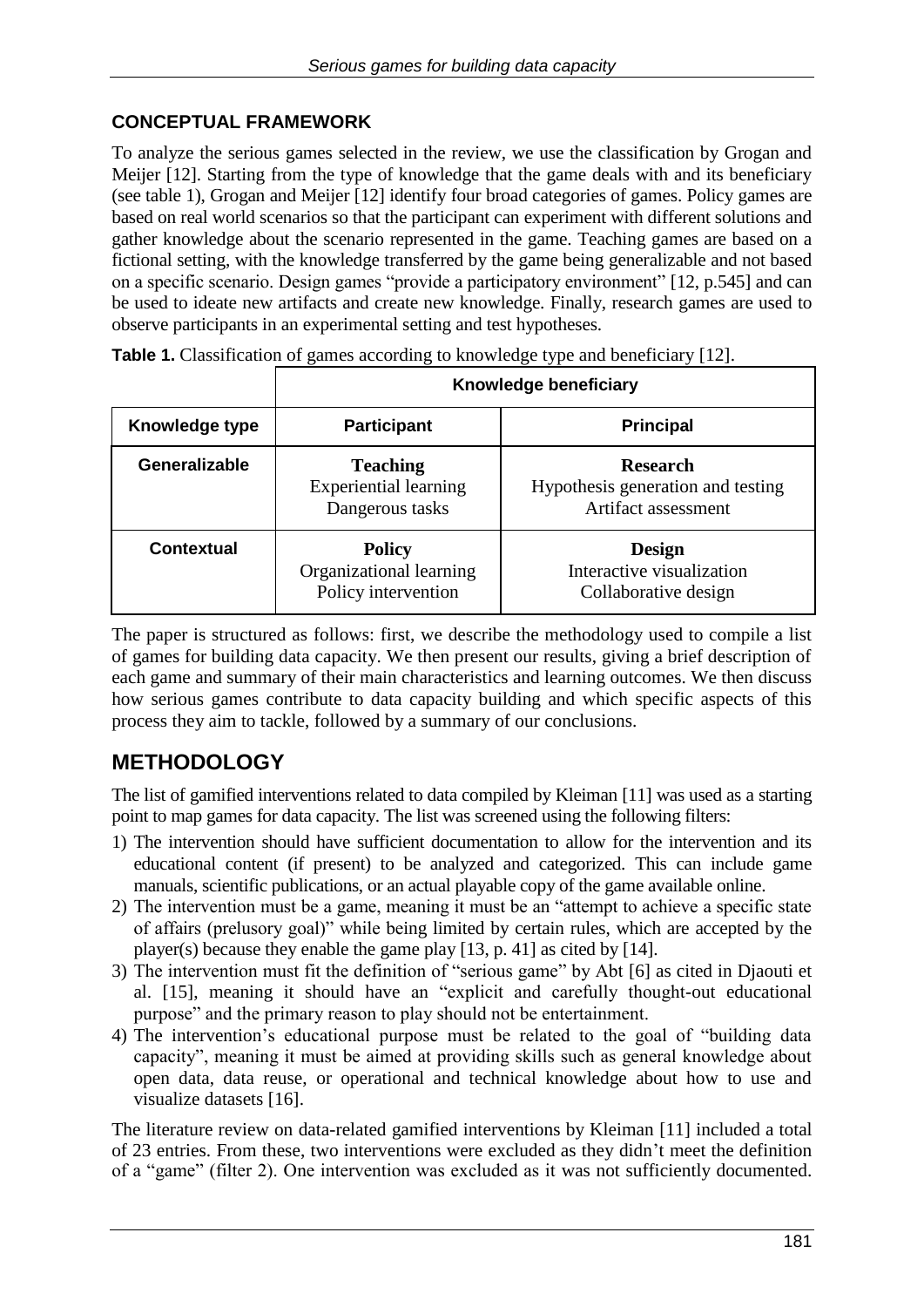Two interventions were excluded as they are not serious games, but rather entertainment games (filter 3). Ten interventions were excluded because, while they use open datasets to generate playable content, the educational purpose of the intervention is not directly related to building data capacity (filter 4). For example, Bar Chart Ball [17], generates bar charts from various datasets, such as the percentage of people who feel they can influence decisions in different cities in the UK. A ball is dropped on top of the bar chart and starts sliding around under the force of gravity. The aim of the game is "to control this ball, and make it go where they want" [17, p.1]. While this is an example of a data-related game and an interesting reuse of open datasets, its main educational outcome seems to be the memorization of the shapes of different bar charts, which is not directly related to building data capacity. For similar reasons, we filtered out the other games described by Gustafsson Friberger et al. [18] which reuse datasets to procedurally generate content but are not related to building data capacity.

To describe and categorize the serious games for data capacity building, we used similar variables to the ones suggested by Katsaliaki and Mustafee [19]. Variables to be captured were selected based on their relevance and scope of this research and to give a sufficient overview of the game's general characteristics. In a similar fashion to Katsaliaki and Mustafee [19], the data was collected by researching available materials about the game (cards, manuals, etc.), related publications, playing the games, or reading their descriptions on the respective websites. For each game, the general gameplay and rules are described, along with details about the game's platform, genre, learning objective, and learning purpose. In addition to this classification, hereafter, we describe each game, and its expected contribution to data capacity building.

### **CASE DESCRIPTIONS**

Further in the text we introduce the twelve games selected, along with a short description of the rules and gameplay. The main characteristics of each game are summarized in Table 3.

#### **Agenda 2030**

Agenda 2030 is a discussion game for 6 to 31 players. A set of 50 cards representing 5 departments represent reports, maps and documents which are needed to monitor the Sustainable Development Goals within a local governmental context (Municipality of Teresina, in Brazil). One participant plays as the database for the teams, and the others are distributed through the 5 different departments of the local government. Each team has a negotiator which trades data with other teams. By trading cards, players need to find the specific datasets to complete their SDGs indicators. Completing indicators give teams another type of card, with random events, making the game more fun. The game ends when the full indicator checklist is completed.

#### **Data Belt**

Data Belt is a four-player online video game which shares some aspects with Winning Data (described later in this list), such as the four different player roles, the basic dynamic of answering citizen's demands for public services, generating datasets, and deciding whether or not to open. The game was tested in a pre-experimental setting and "participants were more inclined to believe that some public sector data can be shared" [20, p.162]. The game can be useful when played together my civil servants with different levels of experience in open data decision-making, as it can facilitate knowledge sharing among the players.

#### **Data Dealer**

Data Dealer is a single player online game about privacy issues related to data brokers and the resale of personal information [21]. The user fills the shoes of a corrupt data broker,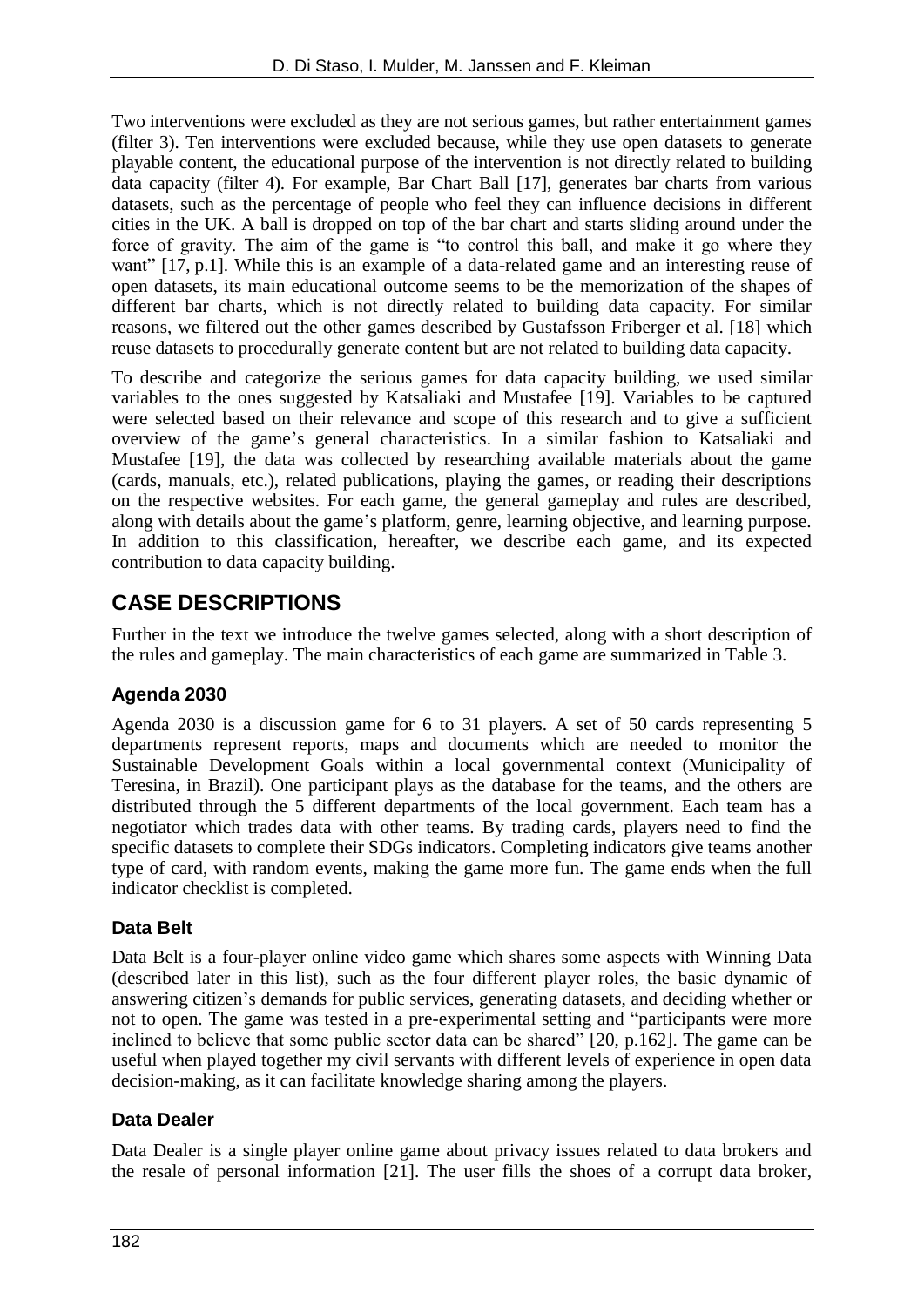trying to make as much profit as possible from shady deals with tycoons and corporations. The player owns a database connected to certain data sources (like dating sites and online personality tests). Money can be invested to upgrade these data sources, therefore capturing more data which can then be resold to corporations with dubious aims. Data Dealer is a management game, where the player needs to carefully balance resources to maximize profit. This game could be an important tool to understand the role of data brokers and how they manage to harvest (legally and illegally) data from different sources.

#### **Digital Identity game (Data gedreven werken game)**

The Digital Identity game is a board game where players need to reach the center of the board with remaining resources. Specific spots with discussion logo reduce the number of available resources from players - representing the loss of pieces of her digital identity. In some cases, disagreements between players need to be voted upon. The search engine DuckDuckGo is used to solve doubts about operating services. As defined by Zuboff's Surveillance Capitalism, when the players lose all their resources (a metaphor to giving away all her personal data), they are only the carcasses that remain when the data is plundered [22].

#### **Datak**

Datak [23] is a single player online game based on a journalistic investigation into the problematic aspects of big data [24]. In Datak, the player interprets the role of a new hire as the assistant to the mayor of DataVille. Part of the job is to make decisions that can affect the players and citizens, for example by deciding what kind of precautions to take when archiving voters' information or when a security breach occurs. Datak was developed after a journalistic investigation; its aim is to raise awareness about the implications of data collection and privacy violations. Datak could be useful in introducing a non-expert audience to the most common ways in which data privacy rules are violated and the basic terminology to describe these violations.

#### **Datascape**

Datascape is a board game in which the players are given research questions that can be answered using data [25]. The players are also given a stylized map, on which they need to point where to source the data from. Each section of the map possesses certain data types such as light, weather, wind, water level, etc. Datascape can play a role in introducing a nonexpert audience into data collection and the different sources of datasets.

#### **Dataspel**

Dataspel is a board game in which a team leader is responsible to coordinate the team in making discoveries based on data. Each member of a team has a certain role, either being a content expert or a data expert. Each game round consists of three phases, from distributing the work to analyzing the available datasets. Specific problems and politically sensitive topics can influence the analysis and publications. Scores are defined based on the number of points each team leader archives by the end of the game for analyzing and publishing datasets.

#### **Datopolis**

Datopolis is a board game which can be played by two to five players [26]. Players are presented with datasets of three different types: open, closed, and private. Open datasets are public, and any player may use them to create new tools (services), whereas a closed dataset may or may not be opened by the player owning it. Private datasets can never be opened to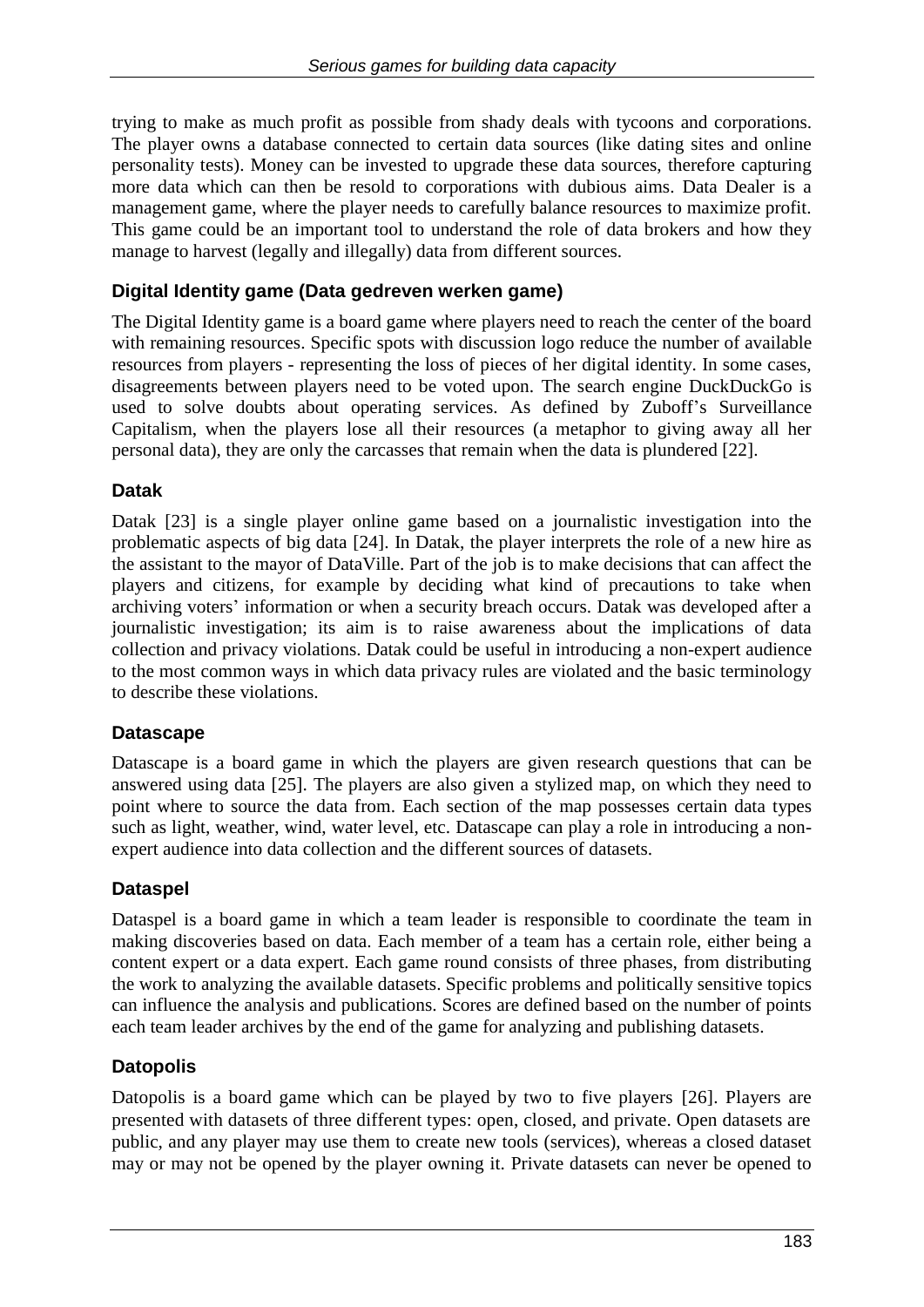other players. The game is designed so that players need to negotiate which datasets to open and combine in order to build services. There is a standard version and a short version which can be used during workshops. Datopolis could be useful in showing how, to create a useful service or application, developers need several entities to open datasets, which is sometimes challenging.

#### **Jogo de Governo Aberto**

The Open Government Game is a card game involving 4 to 6 players, each of them receiving a specific set of cards to be used in the gameplay. Each set contains actions related to specific actions on Transparency, Participation, and Accountability. These are considered as the main pillars to an open government, which the players must collaborate to achieve. The game has been adapted for remote play in tabletopia [27] though it is still only available in Portuguese.

#### **Open Data Card Game**

The Open Data Card game is an in-person game for multiple groups of three people [28], designed for ideation during workshops and hackdays. The game is aimed at getting participants excited about the possible uses and combinations of open datasets and generating new ideas. This game could be an effective way of facilitating brainstorming during hackathons, when participants need to think of ways to reuse datasets.

#### **Run that town**

Run that town is a single-player mobile game which uses real data from Australia's 2011 census [29]. The player can enter their postcode to customize the experience with data from their neighborhood. The player fits the shoes of a local politician, taking decisions about what kind of public works to initiate and where to spend money.

#### **Winning Data**

Winning Data is a four player in-person role-playing game [30] about open data. In Winning Data, players interpret the roles of civil servant, colleague, citizen, and boss and need to collaborate to answer citizens' demands for public services. Just like in a real-life public office, this activity leads to the creation of the datasets, which the team can either completely open to the public, partially share (removing some personal information), or completely close. In an experimental setting, after playing the game, civil servants had a "better understanding of the positive outcomes of data opening" [31, p. 18], thus showing potential for building data capacity among public sector employees. Similarly to Data Belt, this game can facilitate knowledge sharing about the risks and benefits of opening a given dataset, especially when a mix of more and less experienced decision-makers are playing.

The following two tables provide a summary of the selected case descriptions. Table 1 summarizes the cases (serious games) reviewed, their developer, availability (either in-person gameplay or digital), type of game (board game, role-playing game, etc.) and recommended number of players. Table 3 more specifically identifies each of the games' stated learning outcomes, their classification according to the categories identified by Grogan and Meijer [12], and how they each might contribute to building data capacity. As no specific classification system for serious games and data capacity exists, we broadly labeled each game as contributing to either *debate*, *data awareness* or *ideation*. Further research could investigate how to apply existing frameworks on data literacy, such as the ODI data skills framework [32], to serious games.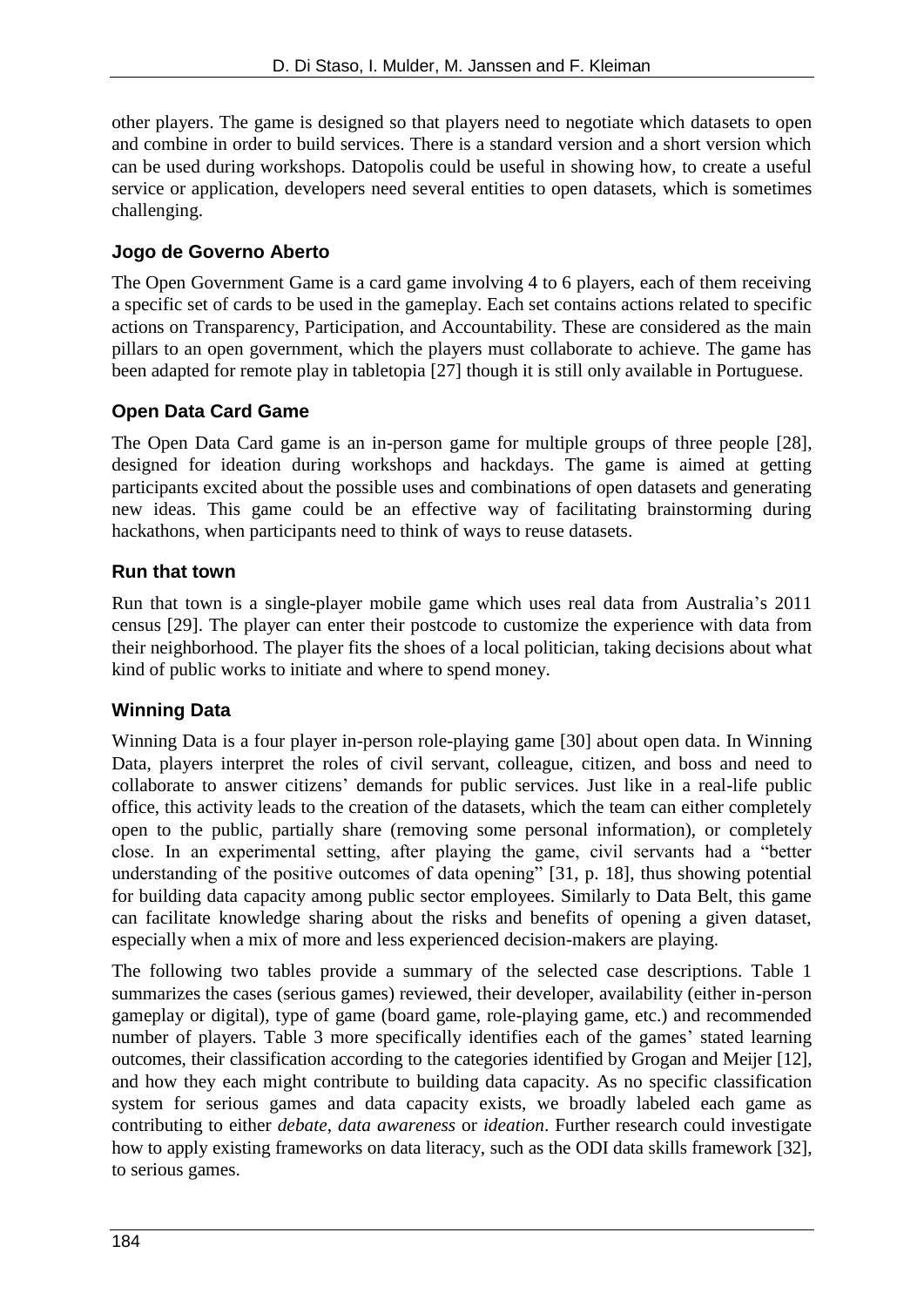| <b>Title</b>                  | <b>Developer</b>                                                                                                                                | <b>Availability</b> | Type of game                        | <b>Players</b>          |
|-------------------------------|-------------------------------------------------------------------------------------------------------------------------------------------------|---------------------|-------------------------------------|-------------------------|
| Agenda 2030                   | <b>Teresina Municipality</b><br>(Brazil/Piaui)                                                                                                  | In-person           | Card; discussion<br>game            | $6 - 31$                |
| Data Belt                     | Independent [20]                                                                                                                                | Digital             | RPG:<br>collaborative<br>game; quiz | $\overline{4}$          |
| Data Dealer                   | Independent [21]                                                                                                                                | Digital             | RPG; resource<br>management         | $\mathbf{1}$            |
| Digital<br>identity game      | Provincie Zuid-Holland                                                                                                                          | In-person           | Board game                          | $2 - 6$                 |
| Datak                         | dna studios for RTS                                                                                                                             | Digital             | RPG; resource<br>management         | 1                       |
| Datascape**                   | Independent [25]                                                                                                                                | Digital             | Board game; Quiz                    | Unspecified             |
| Dataspel                      | Provincie Zuid-Holland                                                                                                                          | In-person           | Card game;<br>discussion game       | 4                       |
| Datopolis                     | Open Data Institute [26]                                                                                                                        | In-person*          | Board game                          | $2 - 5$                 |
| Jogo de<br>Governo<br>Aberto  | IGA (Open Government<br>Institute), Fast Food da<br>Politica, and CGU<br>(Comptroller General of<br>the Union, Brazilian<br>Federal Government) | In-person $*$       | Card game                           | $1 - 8$                 |
| Open Data<br><b>Card Game</b> | Independent [28]                                                                                                                                | In-person*          | Ideation game                       | Multiple<br>groups of 3 |
| Run that<br>town              | Millipede for the<br>Australian Bureau of<br><b>National Statistics</b> [29]                                                                    | Digital             | Resource<br>management              | 1                       |
| Winning<br>Data               | Independent [11]                                                                                                                                | In-person           | RPG; collaborative<br>game; quiz    | $\overline{4}$          |

**Table 2.** Summary of the case descriptions.

\*digital version available for online play

\*\*not present in the original list by Kleiman [11]

| <b>Table 3.</b> Case descriptions and their learning outcomes, categorization, and potential for data |  |
|-------------------------------------------------------------------------------------------------------|--|
| capacity building (continued on p.186).                                                               |  |

| Game<br><b>Title</b> | <b>Stated learning outcome</b>                                                                                             | Game<br>category | <b>Potential for data capacity</b><br>building                                                                                                                                                                                       |
|----------------------|----------------------------------------------------------------------------------------------------------------------------|------------------|--------------------------------------------------------------------------------------------------------------------------------------------------------------------------------------------------------------------------------------|
| Agenda<br>2030       | Increase awareness on the<br>importance of data sharing for<br>the Sustainable Development<br>Goals to be achieved         | Teaching         | <b>Debate</b><br>Participants are invited to discuss<br>the need for datasets to be<br>available in order to achieve the UN<br><b>Sustainable Development Goals</b>                                                                  |
| Data Belt            | Peer to peer knowledge<br>transfer about the possible<br>benefits and risks of<br>opening certain<br>governmental datasets | Teaching         | <b>Debate</b><br>Civil servants can initiate<br>discussions and share insights<br>on the benefits (and<br>consequences) of opening<br>datasets, therefore building<br>knowledge about opportunities<br>to share data with the public |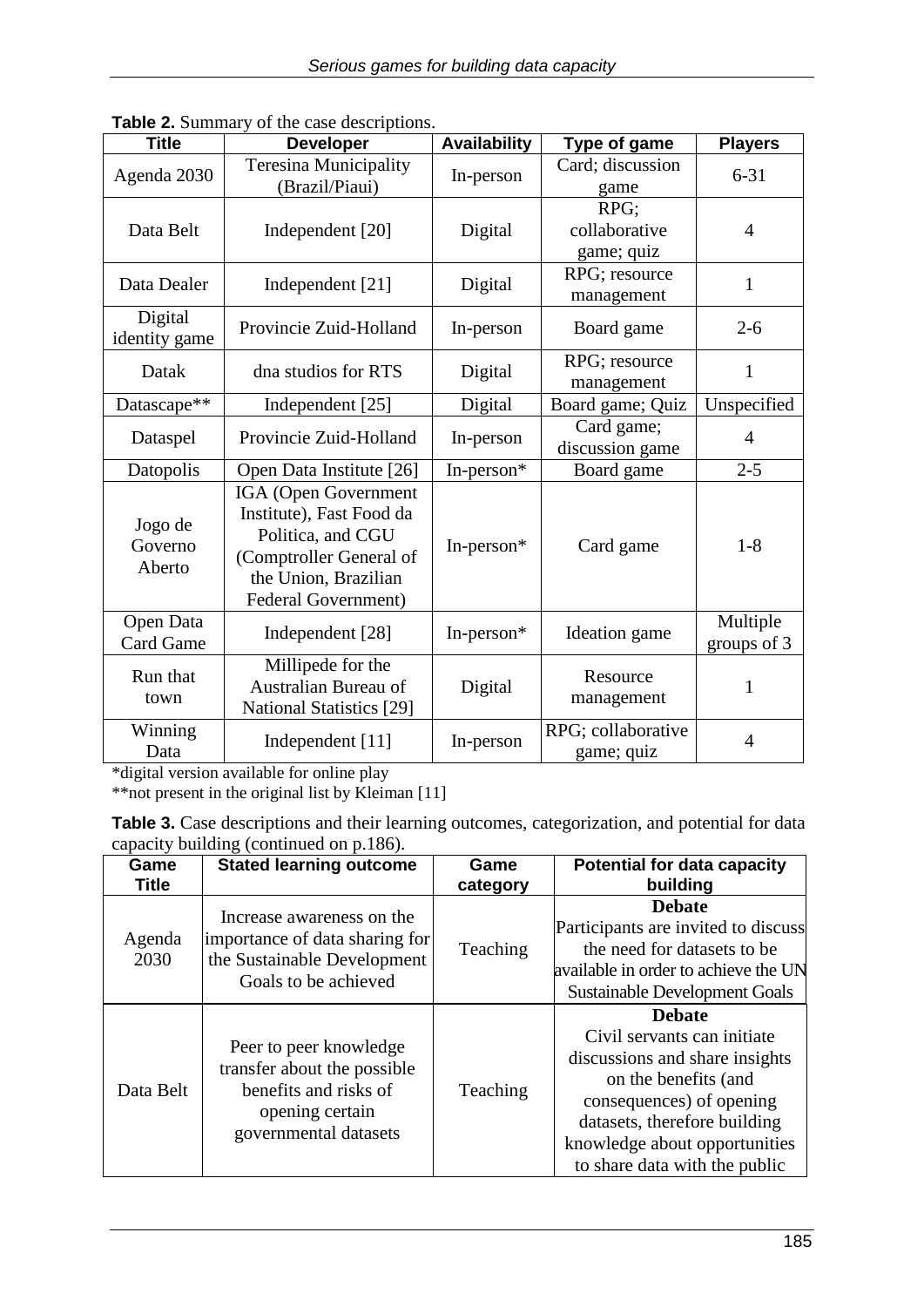| Datopolis                     | Insight into the role played<br>by open and closed datasets<br>in order to build new<br>services                                                                                                                                                                                                                          | Teaching | <b>Debate; Data awareness</b><br>Players have insight into the<br>negotiations, collaboration and<br>decision-making processes<br>needed to open datasets               |
|-------------------------------|---------------------------------------------------------------------------------------------------------------------------------------------------------------------------------------------------------------------------------------------------------------------------------------------------------------------------|----------|-------------------------------------------------------------------------------------------------------------------------------------------------------------------------|
| Jogo de<br>Governo<br>Aberto  | What is open government? If<br>you already know the topic<br>and want to know more, or if<br>you don't have the slightest<br>idea what it's all about, but<br>you're curious: this game is<br>for you!                                                                                                                    | Teaching | Data awareness<br>Players can understand the<br>challenges to create open<br>governments and the role of<br>open data to it.                                            |
| Open Data<br><b>Card Game</b> | "The aim is to make it easier"<br>for users to discuss and<br>explore data, and generally<br>to get people more excited<br>about the potential of open<br>data [] The strength of this<br>game comes from data-<br>combining, which enabled<br>participants to see the<br>potential of this data in a<br>new light." [28] | Design   | <b>Ideation</b><br>Players can generate new ideas<br>about how to combine and<br>reuse datasets                                                                         |
| Run that<br>town              | "[] create awareness of the<br>role of the census in shaping<br>the direction of policy and its<br>impacts on daily life" [29]                                                                                                                                                                                            | Policy   | Data awareness<br>Players can understand the role<br>played by data in public policy<br>and political decision-making                                                   |
| Winning<br>Data               | To influence civil servants'<br>attitudes towards open data and<br>nudge them towards opening<br>more datasets while still<br>considering privacy risks                                                                                                                                                                   | Teaching | <b>Debate</b><br>In debating whether or not to<br>open a certain dataset, civil<br>servants share knowledge about<br>the possible risks and benefits<br>of opening data |

Table 3. Case descriptions and their learning outcomes, categorization, and potential for data capacity building (continuation from p.185).

## **DISCUSSION**

We defined building data capacity as the process of empowering citizens and civil servants to reuse open data so that they can gain new insights about the world around them and create better services. With our two research questions, (1) we investigated which games – or types of games – have the potential to build data capacity and (2) what kind of capacity they can build. As shown in the case descriptions, serious games can play a significant role in building data capacity by raising data awareness, facilitating debate around open data and ideation for data reuse. However, from the review and analysis of existing games for building data capacity, it emerges that most games only focus on a limited aspect of this process, which is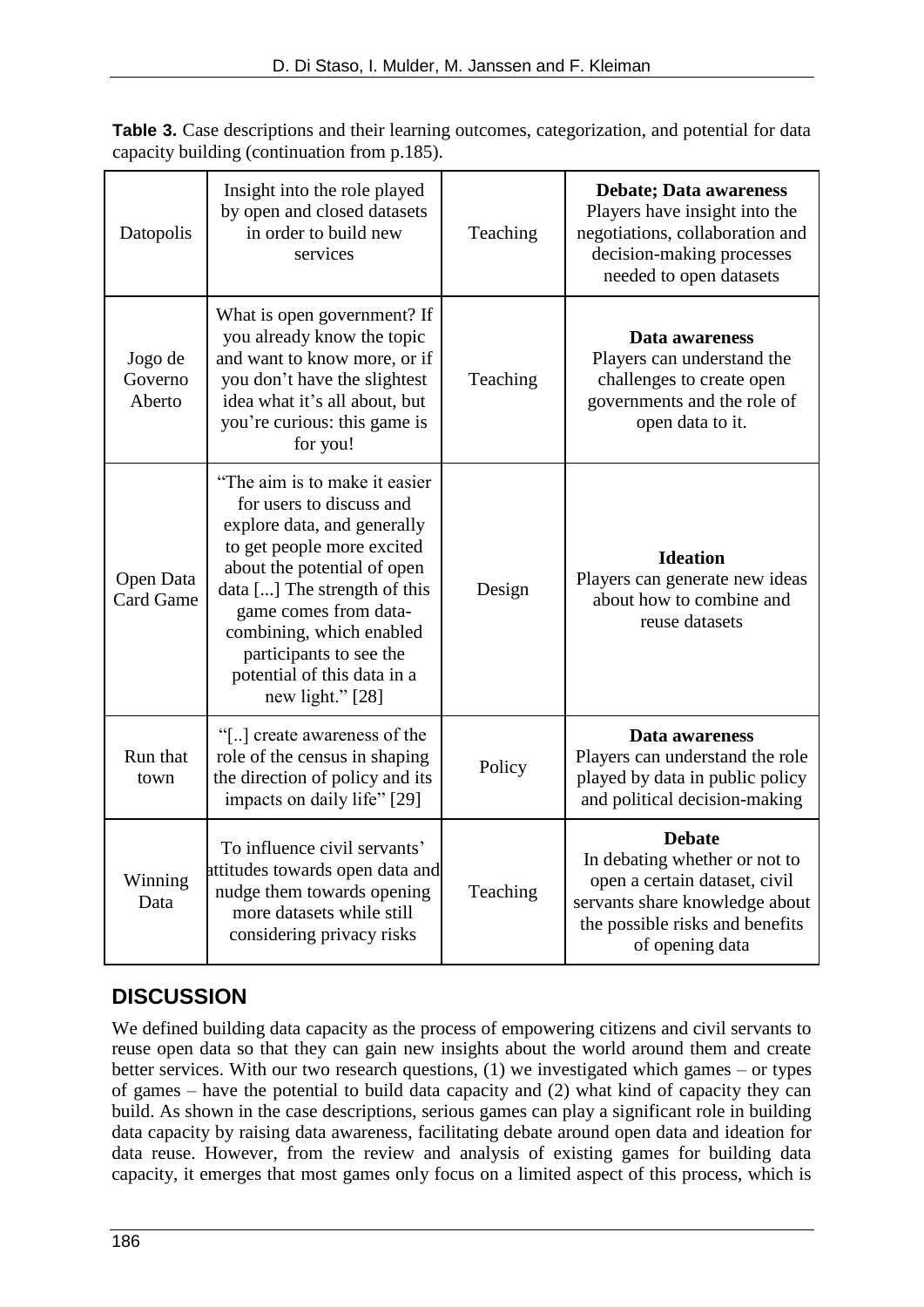raising data awareness. In fact, most games only fit the teaching category identified by Grogan and Meijer [12]; meaning that they focus on transferring generalizable knowledge to the players or between the players.

Only one example of a design game was found through the literature review, the "Open Data Card Game". When using the game in a workshop, the facilitator can create card decks customized for the group that is about to play and insert datasets that the players might be already familiar with. The group can then use the custom cards to brainstorm together ideas for how to reuse these datasets, thereby generating new knowledge. The presence of only one design game suggests an interesting gap in games that can be used for ideation in the field of open data. Design games have been used to successfully facilitate idea generation in other fields. Brandt and Messeter [33] described several design games used for idea generation and found that games facilitate this process by creating artificial restrictions, which stimulate creativity. Agogué et al. [34] created a serious game for the employees of a company specialized in treatments for malnutrion. Each participant had to interpret a persona described by the game, for example "rural school director" or "deputy mayor of Jakarta East". Participants had to come up with new ideas that could create value for this persona. Game rules instructed players to divide in groups and change their composition at regular intervals. Finally, players could participate in a "marketplace of ideas" and work on the most promising proposals. Agogué et al. [34] found that serious games "play an effective role in supporting the management of heterogeneous and divergent knowledge during ideation" [34; p.423]. There is a need to explore the potential of serious games to play a similar role in ideation with data.

"Run that Town" is the only example of a policy game, which uses contextual knowledge to generate real-world scenarios. The game achieves this by looking at census data for the player's postcode, thus reflecting the real conditions of the neighborhood. The lack of policy games that make use of contextual knowledge is also an interesting gap. The review did not find any examples of research games, which are used to test or generate hypotheses or to assess other artifacts.

## **CONCLUSIONS**

Our work presented a review of existing games that can contribute to building data capacity. To elaborate this review, we played several serious games and analyzed their content and game materials. We then categorized each game according to the type of knowledge it transfers and to which beneficiary. We also looked at the kind of capacity building that each game contributes to. The main finding that emerged through our review is that most games tend to build data capacity by raising data awareness. We found a lack of design games that can be used to generate new ideas about the reuse of open data. While this type of game has been successful in other fields, we only found one such example in the context of open data. Future research should explore the opportunities offered by different types of games, either by developing entirely new games or adapting existing ones from different fields.

### **AKNOWLEDGEMENT**

This work has received funding from the European Union's Horizon 2020 research and innovation programme under the Marie Skłodowska-Curie grant agreement No. 955569.

This research is part of TODO project that has received funding from the European Union's Horizon 2020 research and innovation programme under grant agreement No 857592.

## **REFERENCES**

[1] Open Knowledge Foundation: *Open Definition 2.1*. [https://opendefinition.org/od/2.1/en,](https://opendefinition.org/od/2.1/en) accessed 23<sup>rd</sup> April 2021,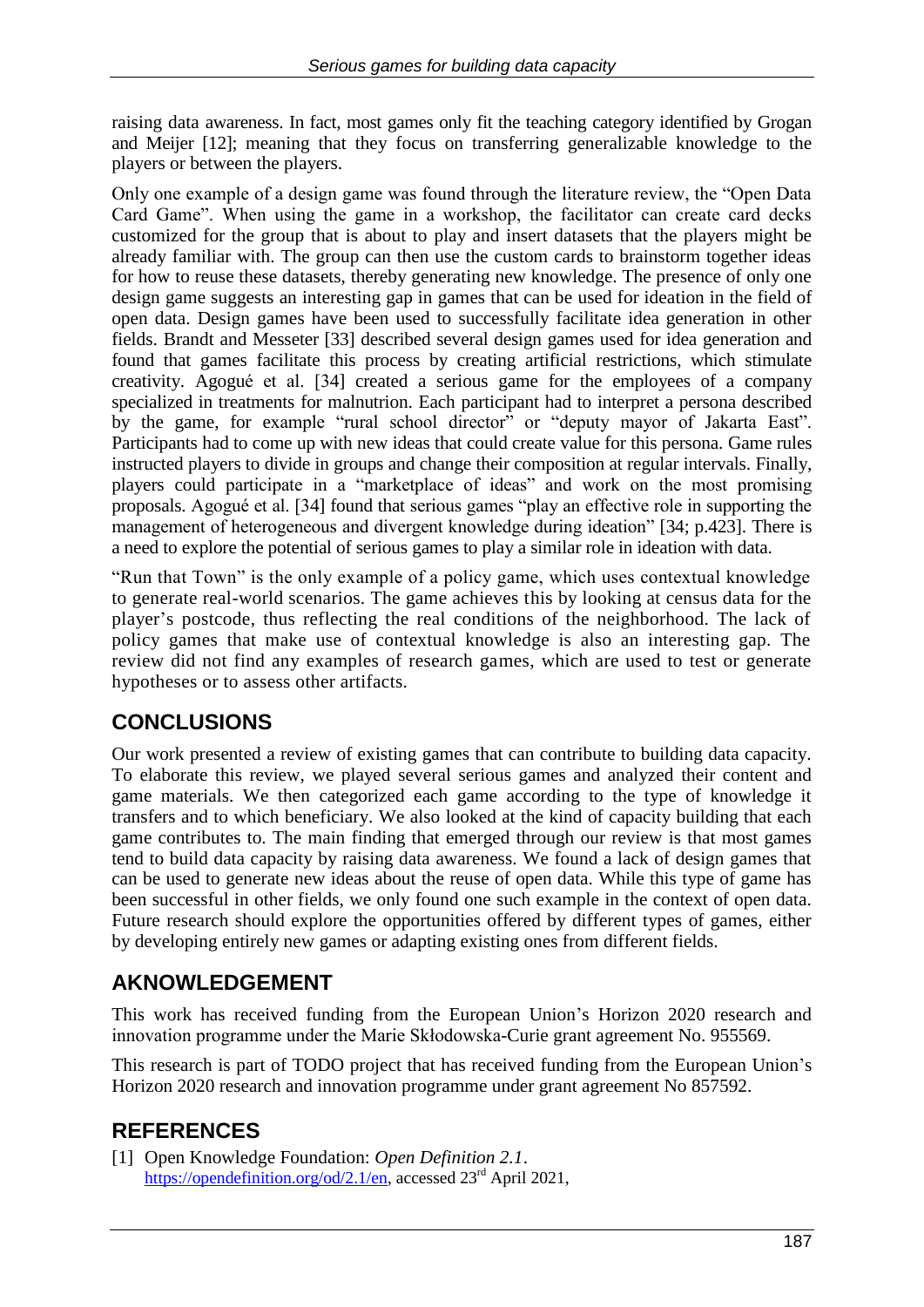- [2] Kassen, M.: *A promising phenomenon of open data: A case study of the Chicago open data project*. Government Information Quarterly **30**(4), 508-513, 2013, [http://dx.doi.org/10.1016/j.giq.2013.05.012,](http://dx.doi.org/10.1016/j.giq.2013.05.012)
- [3] Zuiderwijk, A.; Janssen, M. and Davis, C.: *Innovation with open data: Essential elements of open data ecosystems.* Information Polity **19**(1-2), 17-33, 2014, [http://dx.doi.org/10.3233/IP-140329,](http://dx.doi.org/10.3233/IP-140329)
- [4] Van Loenen, B. et al: *Towards value-creating sustainable open data ecosystems: A comparative case study and a research agenda*. eJournal of eDemocracy and Open Government (JeDEM) **13**(2), 1-17, 2021, [http://dx.doi.org/10.29379/jedem.v13i2.644,](http://dx.doi.org/10.29379/jedem.v13i2.644)
- [5] Mulder, I.: *On Digital Citizenship and Data as a New Commons: Can We Design a New Movement?* Cuadernos del Centro de Estudios de Diseño y Comunicación **73**, 97-109, 2019,
- [6] Abt, C.: *Serious Games*. Viking Press, New York, 1970,
- [7] Laamarti, F.; Eid, M. and El Saddik, A.: *An Overview of Serious Games*. International Journal of Computer Games Technology **2014**, 2014,
- [8] Fallon, C. and Reznitskaya, V.: *Socrates Jones*. [http://socratesjones.com,](http://socratesjones.com/)
- [9] Bharosa, N.; Janssen, M.; Klievink, B; van Veenstra, A.-F. and Overbeek, S.: *Guiding Integrated Service Delivery: Synthesizing and Embedding Principles Using Role-Playing Games*. Electronic Journal of e-Government **8**(2), 83-92, 2010,
- [10]Van Lankveld, G.; Sehic, E.; Lo, J.C. and Meijer, S.A.: *Assessing Gaming Simulation Validity for Training Traffic Controllers*. Simulation & Gaming **48**(2), 219-235, 2017, [http://dx.doi.org/10.1177/1046878116683578.](http://dx.doi.org/10.1177/1046878116683578)
- [11]Kleiman, F.: *Winning Data: Designing and testing a game to change civil servants' attitudes towards open governmental data provision*.
- [12]Grogan, P.T. and Meijer, S.A., *Gaming Methods in Engineering Systems Research*. Systems Engineering **20**(6), 542-552, 2017, [http://dx.doi.org/10.1002/sys.21409.](http://dx.doi.org/10.1002/sys.21409)
- [13]Suits, B.: *Tricky Triad: Games, Play, and Sport*. Journal of the Philosophy of Sport **15**(1), 1-9, 1988, [http://dx.doi.org/10.1080/00948705.1988.9714457,](http://dx.doi.org/10.1080/00948705.1988.9714457)
- [14]Sternon, J.: *The Game Definition Game: A Review*. Games and Culture **12**(6), 499-520, 2017, [http://dx.doi.org/10.1177/1555412016655679,](http://dx.doi.org/10.1177/1555412016655679)
- [15]Djaouti, D.; Alvarez, J.P.; Jessel, J.-P. and Rampnoux, O.: *Origins of Serious Games*. In: Ma, M.; Oikonomou, A. and Jain, L.C., eds: *Serious Games and Edutainment Applications.* Springer London, London, pp.25-43, 2011, [http://dx.doi.org/10.1007/978-1-4471-2161-9\\_3,](http://dx.doi.org/10.1007/978-1-4471-2161-9_3)
- [16]Lee, D.: *Building an Open Data Ecosystem: An Irish Experience*. Proceedings of the  $8<sup>th</sup>$  International Conference on Theory and Practice of Electronic Governance, Guimaraes, pp.351-360, 2014, [http://dx.doi.org/10.1145/2691195.2691258,](http://dx.doi.org/10.1145/2691195.2691258)
- [17]Togelius, J. and Gustafsson Friberger, M.: *Bar chart ball, a data game*. Foundations of Digital Games (FDG), Chania, pp.451-452, 2013,
- [18]Gustafsson, M., et al.: *Data Games*. Proceedings of the The 4<sup>th</sup> workshop on Procedural Content Generation in Games, pp.1-8, 2013,